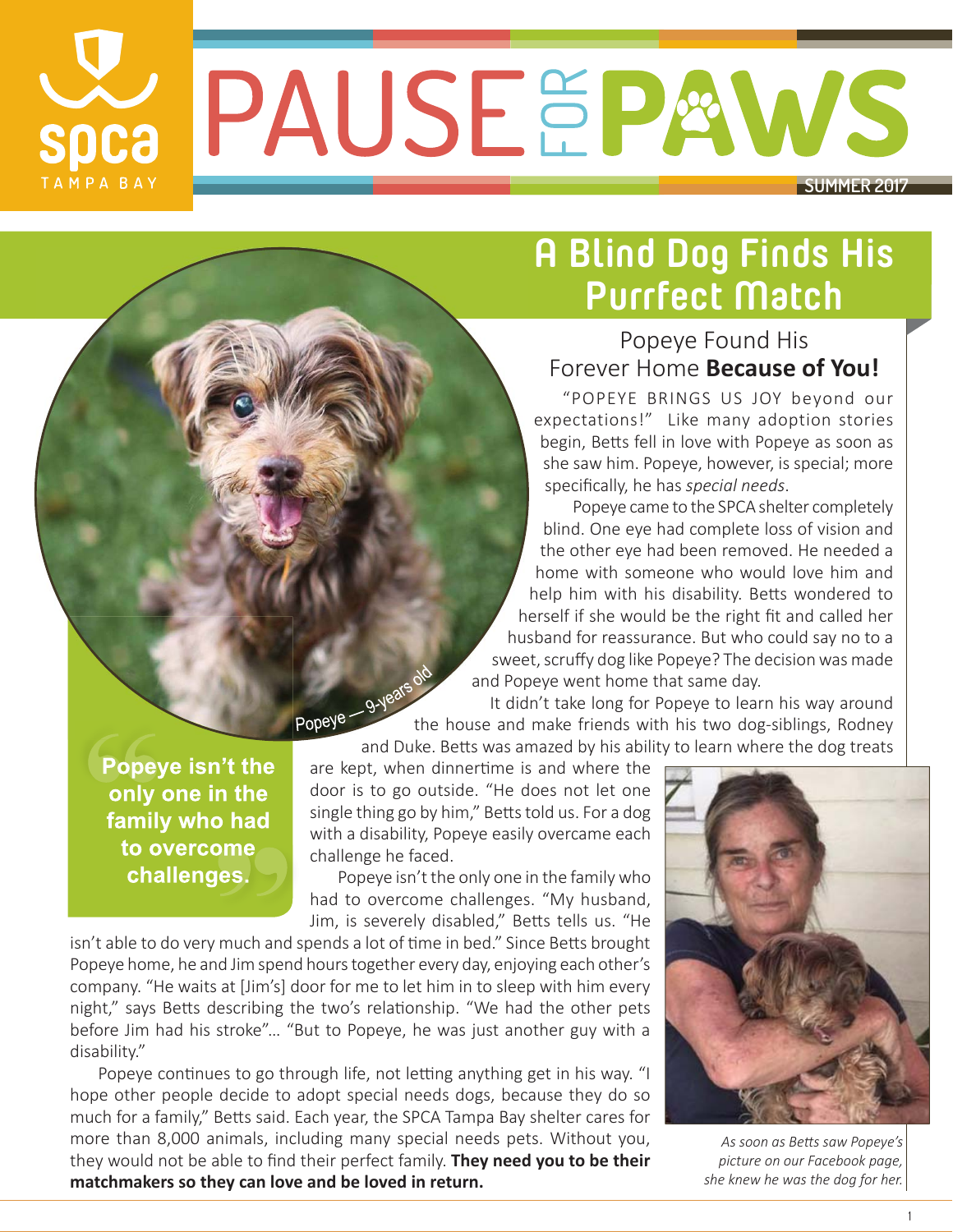### **Your Support of Free Adoptions Spawned Events Nationwide**

WHO KNEW that an adoption event sponsored by PRAI Beauty at SPCA Tampa Bay would spark a movement to change how shelter adoptions are done in the U.S.? It all began with a call to SPCA Tampa Bay's CEO Martha Boden. Cathy Kangas, Founder and CEO of PRAI Beauty, would be appearing on HSN to promote her line of cruelty-free beauty products and wanted the proceeds to pay for all adoption fees. We loved the idea and agreed, but were concerned because we only had one week to publicize this free event!

We didn't need to worry. Saturday morning arrived and shelter manager Angela Durden snapped a picture of the line of people wrapped around SPCA's adoption center building! Eight hours later, and with a

> shelter of empty kennels, over 80 animals were adopted.



Our event at **SPCA Tampa Bay was such** an 'AH-HA' moment. A light bulb went on and I wondered if something so simple as removing adoption fees could give homes to the millions of animals in our shelters.

Kangas is an animal activist and proud

Board Member of national advocacy organization The Humane Society of the United States (HSUS). She shared: "Our event at SPCA Tampa Bay was such an 'ah-ha' moment. A light bulb went on, and I wondered if something so simple as removing adoption fees could give homes to the millions of animals in our shelters."

Because of the tremendous success of the event, Kangas introduced a national "Free the Shelters" campaign to sponsor adoption fees at animal shelters from coast to coast. The campaign launched Saturday, May 27, with the sponsorship of adoption fees at three animal shelters across the United States, and Kangas hopes to expand this effort to help even more animals.

"We pride ourselves in being first at PRAI Beauty, and this campaign is no exception. These three shelters are just the beginning...we are starting a movement. Shelter pets can be pedigree or mutts, young or old…they're all perfect, and they need to find good homes. With this campaign, we will make it easier for every dog, cat and pocket pet to find its forever home!"



PRAI Beauty is one of the fastest growing

beauty companies in the world where charitable giving is built into every sale. Our effective, affordable products are made in the USA and are certified cruelty-free by Leaping Bunny.<sup>™</sup> We devote a portion of every sale to protecting animals through our PRAI for Paws campaign.



*Shelter Manager, Angela Durden snapped a picture of the growing* line waiting to adopt at the PRAI Beauty sponsored adoption event.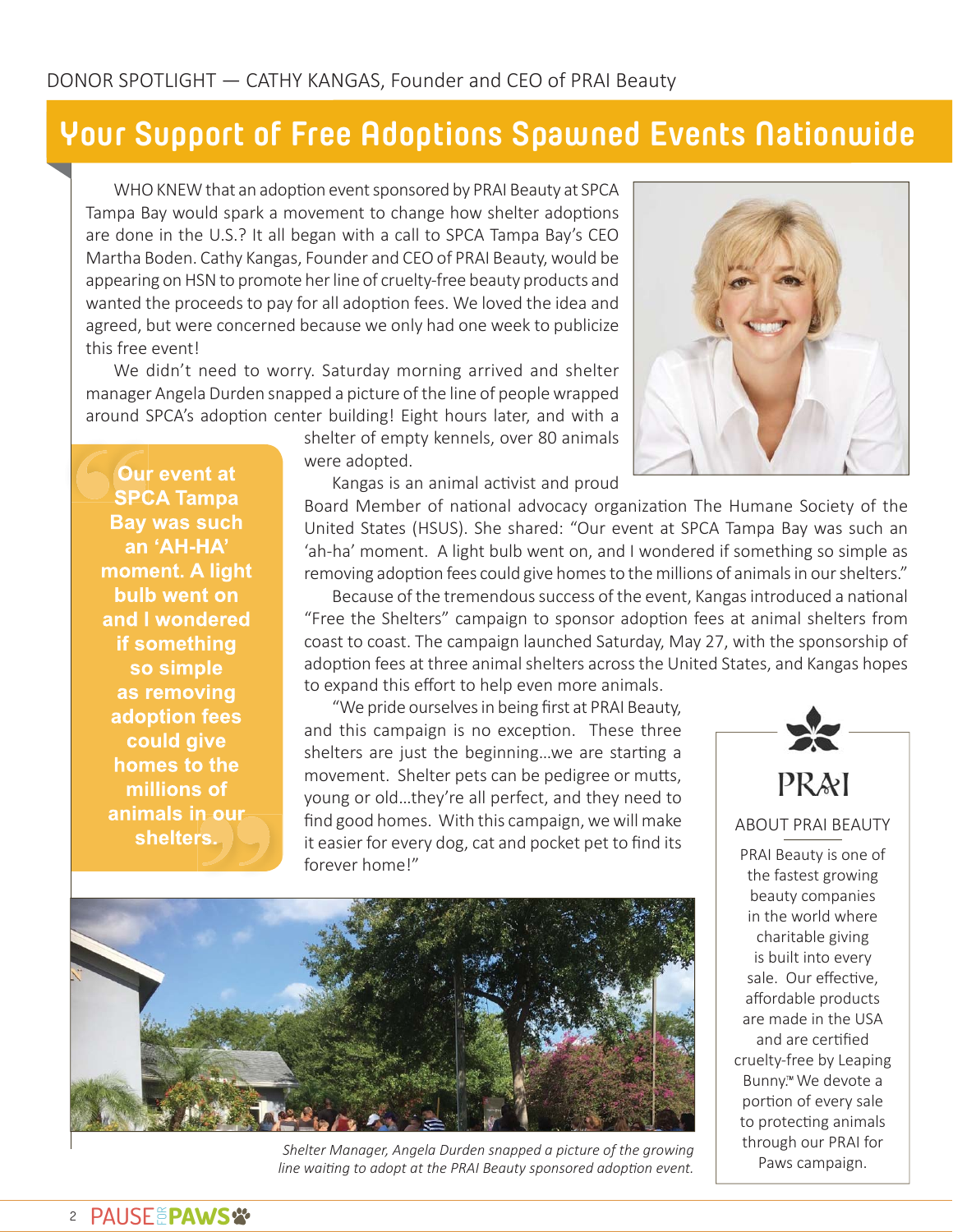

*Cooper (left) with his brother, Buster* 

### Adopting Cooper Changed My Life

MY FIRST RESCUE PET was a dog named Cooper. He was happy, friendly, and most of all, super lovable! He came to me at a time when I felt blah, really blah, because I had recently lost another pet and wasn't sure I knew how to keep going. I went to the shelter at SPCA Tampa Bay, and as soon as I saw his tail wag from behind his sad golden eyes, I knew he was right for me (and I think he felt the same).

#### My heart is so full of gratitude for **Cooper, which** is why I give to **SPCA Tampa Bay.**

When I brought Cooper home, he immediately bonded with his new 4-legged brother, Buster, and me. His sad eyes soon sparkled with love and joy. He cracked me up when I would tell him to ride his bike, and he'd roll over on

his back and pedal his legs like crazy!

He was not without some challenges, which really took my mind off the loss I had experienced. He liked to kill plants and to eat everything! He also suffered from seizures that never went away entirely. Eventually, he became the protector of the family.

Cooper taught me to share my heart with all animals that are in need. My heart is so full of gratitude for Cooper, which is why I give to SPCA Tampa Bay.

So many other pets have been able to find a family to love because of supporters like you. You help the animals that have no voice; and give people a chance to find unconditional friendship and love. Thank you for supporting SPCA and for spreading the humanimality!

## **From Martha's Desk**

#### A Message from Our CEO

WHEN WE FIRST HEARD the phrase "spread the humanimality," we giggled, we laughed, we tried to say it aloud. But then, each SPCA Tampa Bay employee had the same question: just what the heck does that mean? Well, after the past year of embracing this vocabulary, we know exactly what it means.



- **It's the soaring joy that fills** our hearts when 183 pets find new homes in one weekend.
- **It's the enthusiastic compassion that fuels us** as we help an animal-lover rescue an injured osprey from a roadside and get it safely into rehabilitation.
- **It's the deep satisfaction we feel when one** of our Veterinary Center customers sends happy photos with their furry companion, now recovered and loving life.

Finding our voice over the past year had a significant impact on our long-term strategic planning. As we were drafting our plan for 2017-2019, it became clear it was time to revisit our vision and mission to better reflect our voice. The vision answers, "Where do we want to go?" The mission defines, "How do we get there?"

After several lively and passionate discussions, we finally crystalized our vision in this statement:

#### "Create a community where every animal matters."

How exactly are we going to make that a reality? Well, we are going to need everyone's help so here's the mission:

#### **"Through passionate collaboraƟ on with our community, we transform the lives of animals."**

We know we can't do it alone. And we have proven, year after year, as adoption rates increase and euthanasia drops across our county, we get more done for more animals when we work together. Our partners, which include other animal agencies, our donors, our volunteers, and our customers, allow us to do the greatest good for the most.

We are excited about what the future holds! I look forward to partnering with you as we spread the humanimality!